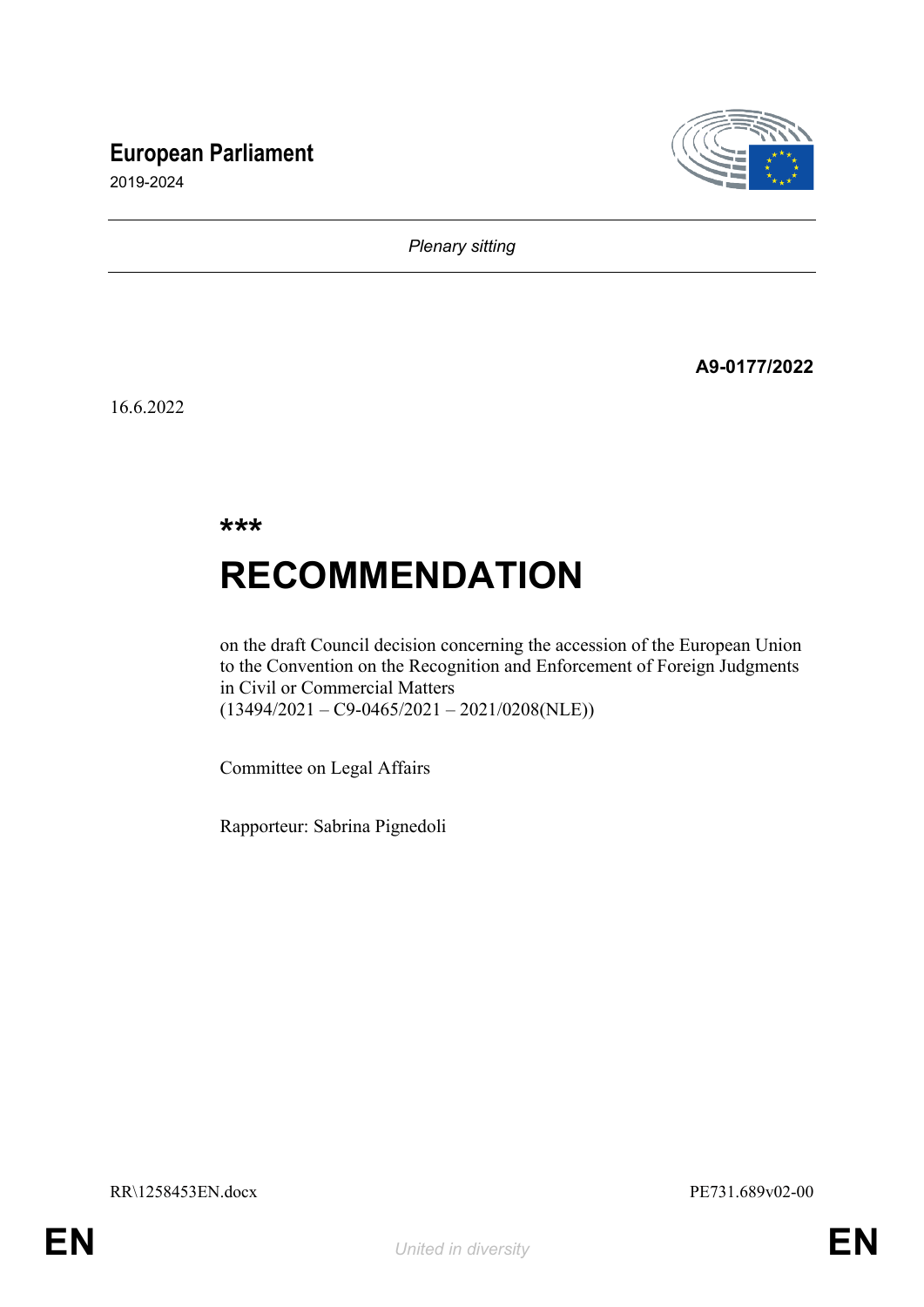### *Symbols for procedures*

- \* Consultation procedure
- \*\*\* Consent procedure<br>\*\*\*I Ordinary legislative
- \*\*\*I Ordinary legislative procedure (first reading)<br>\*\*\*II Ordinary legislative procedure (second reading)
- \*\*\*II Ordinary legislative procedure (second reading)
- Ordinary legislative procedure (third reading)

(The type of procedure depends on the legal basis proposed by the draft act.)

**EN**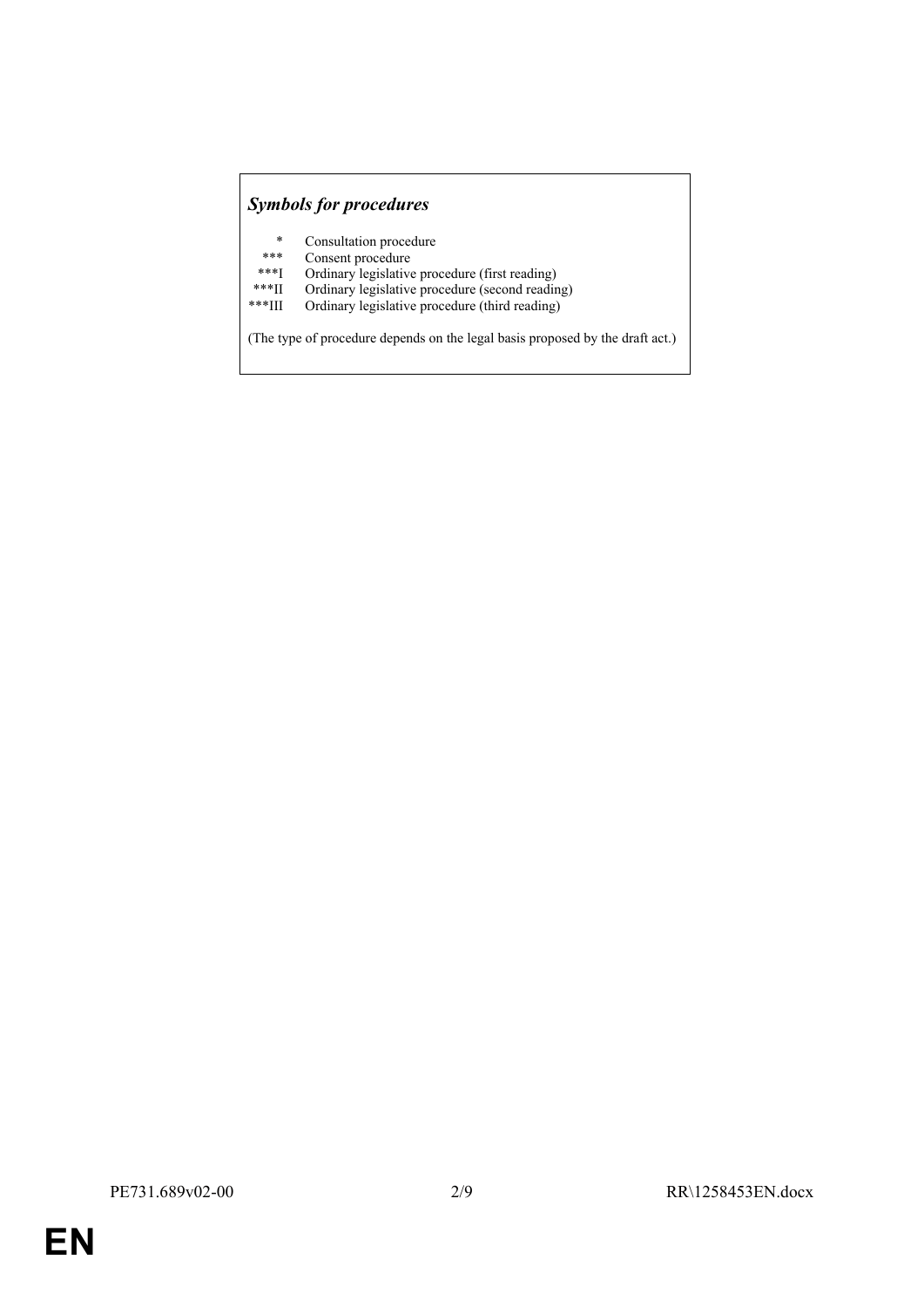## **CONTENTS**

## **Page**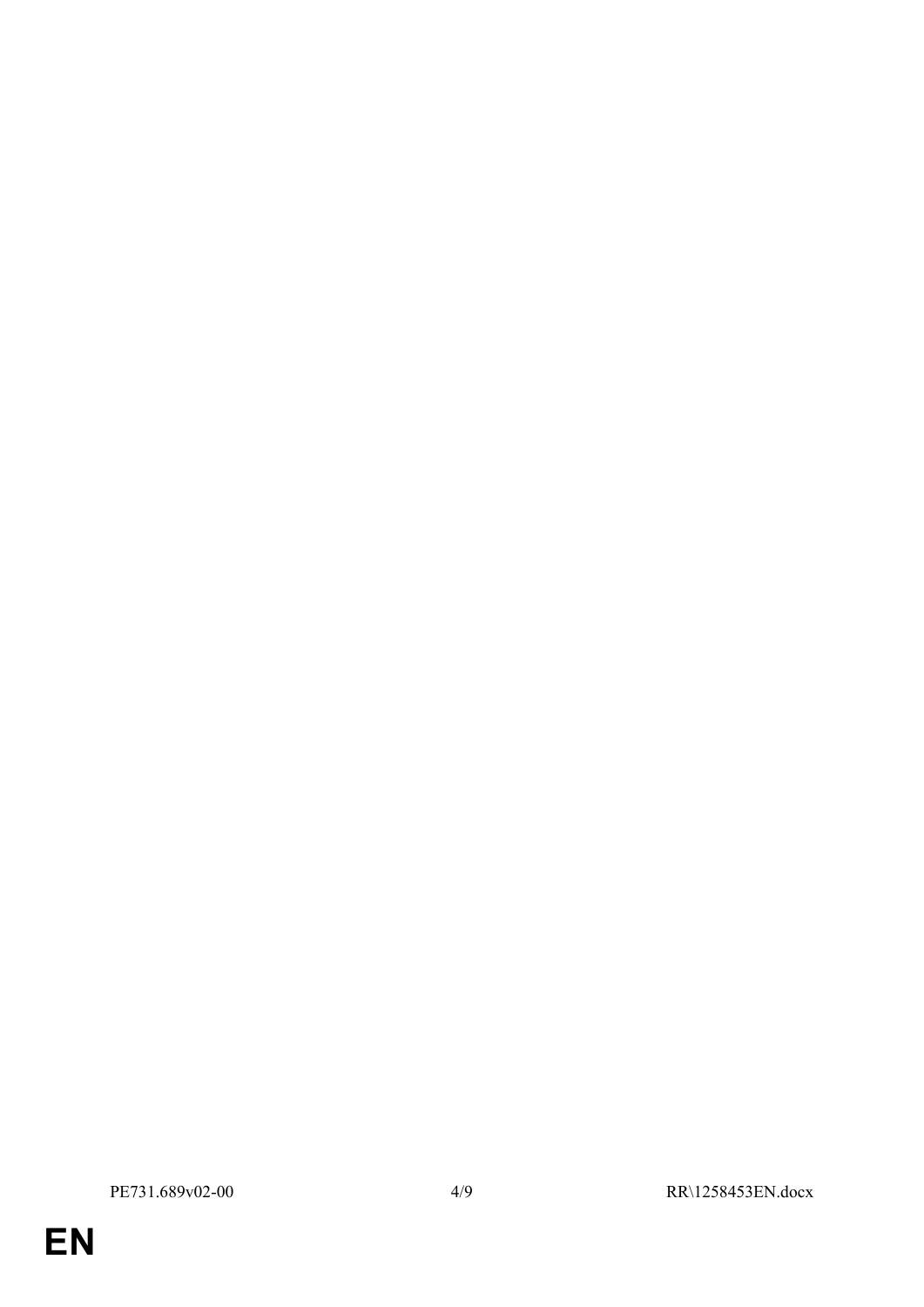## <span id="page-4-0"></span>**DRAFT EUROPEAN PARLIAMENT LEGISLATIVE RESOLUTION**

#### **on the draft Council decision concerning the accession of the European Union to the Convention on the Recognition and Enforcement of Foreign Judgments in Civil or Commercial Matters (13494/2021 – C9-0465/2021 – 2021/0208(NLE))**

#### **(Consent)**

*The European Parliament*,

- having regard to the draft Council decision (13494/2021),
- having regard to the Convention on the Recognition and Enforcement of Foreign Judgments in Civil or Commercial Matters (13494/2021 ADD 1),
- having regard to the request for consent submitted by the Council in accordance with Article 81(2), point (a), and Article 218(6), second subparagraph, point (a)(v), of the Treaty on the Functioning of the European Union (C9-0465/2021),
- having regard to Rule 105(1) and (4) and Rule 114(7) of its Rules of Procedure,
- having regard to the recommendation of the Committee on Legal Affairs (A9-0177/2022),
- 1. Gives its consent to the accession of the European Union to the Convention;
- 2. Instructs its President to forward its position to the Council, the Commission and the governments and parliaments of the Member States.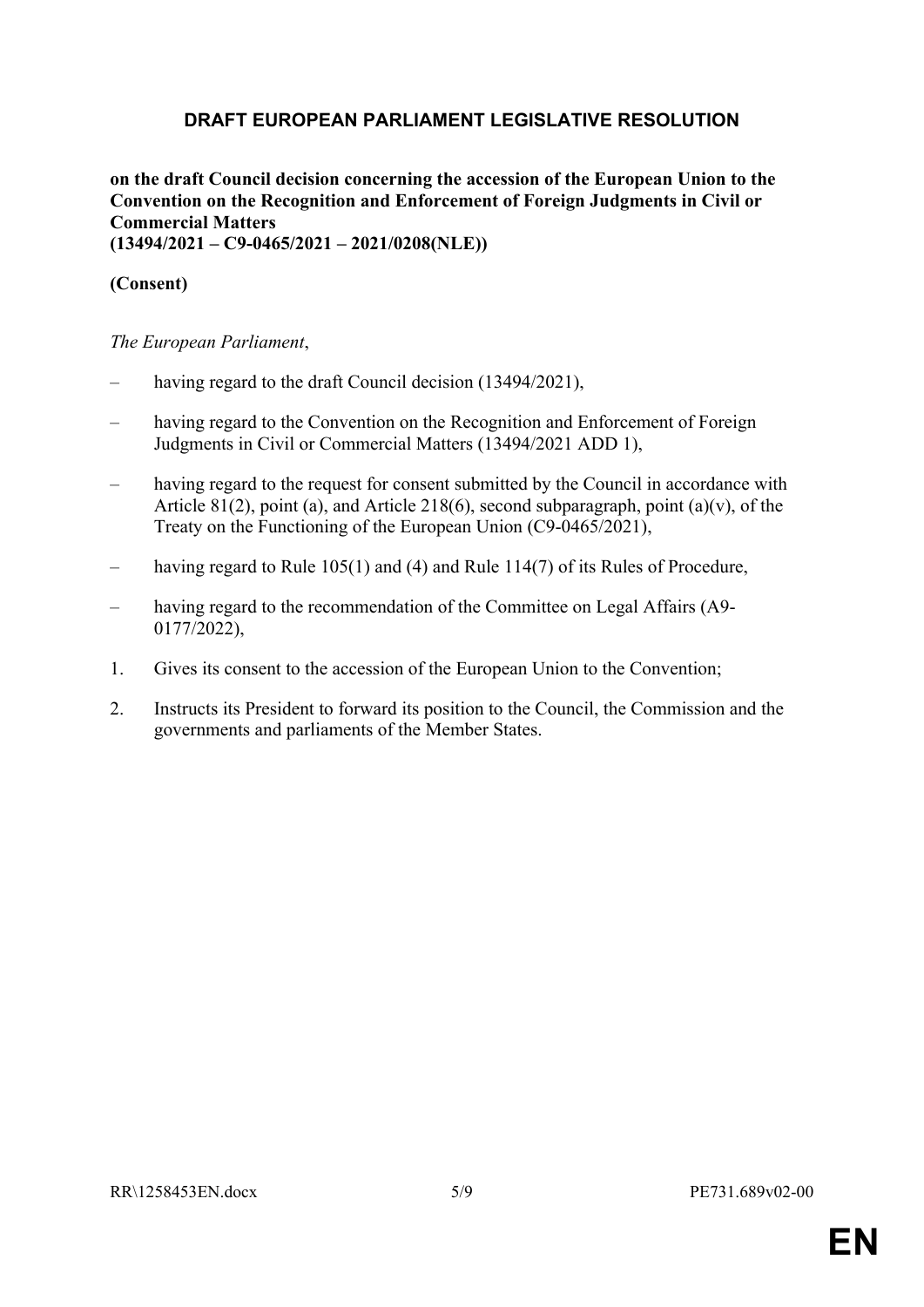## <span id="page-5-0"></span>**EXPLANATORY STATEMENT**

The Convention on Recognition and Enforcement of Foreign Judgments in Civil or Commercial Matters under the auspices of the Hague Conference on Private International Law was concluded on 2 July 2019.

The European Union, represented by the Commission, participated actively in the negotiations leading to the adoption of the Convention and the Parliament, through its Committee on Legal Affairs, constantly expressed its support for this effort and its goals.

Given the current absence of a comprehensive international framework for the recognition and enforcement of foreign judgments in civil and commercial matters, EU citizens and businesses seeking to have such judgments issued in the Union recognised and enforced in a non-Union country face an unclear legal landscape.

The fallout of this confused context is worsening due to the growth in international trade and investment flows.

The solution to these issues depends on the accession of countries around the Globe to the predictable system of cross-border recognition and enforcement of judgments in civil or commercial matters offered by the Convention.

In this context and in the light of the trade between the EU and the US, the signature of the Convention by the latter appears remarkable and could pave the way, if followed by ratification, to a transatlantic trade in which businesses no longer have to rely solely on the New York Convention on the Recognition and Enforcement of Foreign Arbitral Awards of 1958.

Apart from this specific relationship, the long-standing and overarching aim of legal certainty for citizens and businesses should lead the EU to a swift accession to the Convention that can set an example for other countries to join.

In this regard, nevertheless, caution should be exercised in assessing whether the principles of rule of law and the procedural rights of the parties are fully observed in the third countries acceding to the Convention. Should that not be the case, the EU, by not objecting to the establishment of relations with them under Article 29(2) of the Convention, would open its legal order to the recognition and enforcement of judgments that do not guarantee the respect for those values. Given the sensitivity of the matter, from the outset the Rapporteur expected the Commission to respect Article 218(6) TFEU and submit proposals for Council decisions to raise or not raise an objection under Article 29 of the Convention to each and every notification for accession by third countries. This course would also ensure the smooth implementation of the Convention, by preventing any refusals to apply it by the Member States based on a procedural flaw. This would ultimately secure the legal certainty at the international level that the Convention aims at achieving.

The Legal Service of the Parliament was asked to provide an opinion on this institutional issue. The opinion confirmed the position of the Rapporteur. As a result, the Chair of the Committee on Legal Affairs wrote a formal letter to Commissioner Reynders asking to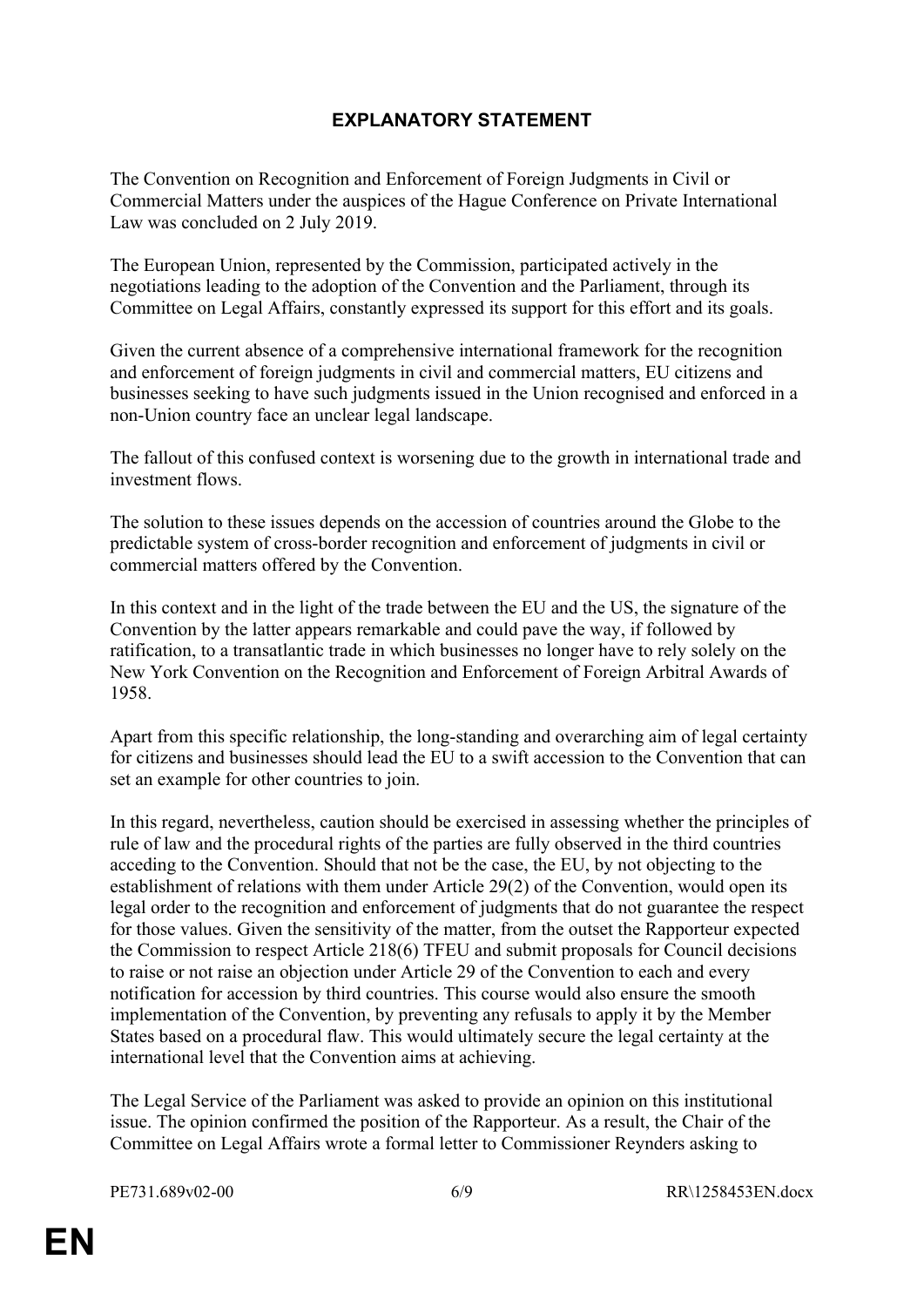formally commit the Commission to comply with Article 218(6) TFEU in relation to every accession by third countries.

Commissioner Reynders subsequently informed the Committee of its own observation that "*in the Council, it was decided to separate that question from the process of acceding to the Judgments Convention and to continue these discussions in a more horizontal manner*".

Commissioner Reynders also informed the Committee that its "*legal view is that the specific situation set out in Article 29 of the Judgments Convention, which provides for the establishment of treaty relations as the default situation - subject to possible objections, implies that the decision to be made by the EU is whether to object to the accession of a third country*". In the Commission view, decisions under Article 218 TFEU are required only where the EU intends to object to the establishment of such treaty relations, in line with its obligation to implement the EU's obligation under international law in good faith.

Commissioner Reynders therefore committed to consistently inform both the European Parliament and the Council of each intended accession of a third country to the Judgments Convention, with a view to discussing whether an objection should be considered. The Commissioner further committed to take full account of the views expressed in the European Parliament and the Council when deciding whether to propose a decision for an objection.

The Rapporteur does not agree with the arguments put forward by the Commission and still considers that the Commission should fully respect the provisions of the Treaties while deciding on the accession of third countries to the Convention. Following the correct procedure would guarantee the full involvement of the Parliament in the procedure and secure its oversight role over the Commission. The Rapporteur wishes to underline the horizontal nature of such institutional issue and its likelihood to emerge again for other Conventions that foresee this kind of third country accession's clause. She therefore agrees with the Council and separate that issue from the process of acceding to the Convention.

Therefore, she concluded that the Parliament should give its consent to the accession of the EU to the Convention as this instrument is of outmost importance for European citizens and businesses.

Finally, while understanding the complex set of constraints that features every negotiation, the Rapporteur would have preferred to have a declaration, similar to the one proposed by the Commission on non-residential leases (tenancies) of immovable property, to safeguard employees and consumers. Given the unamendable nature of the proposal and the fact that preventing the EU accession would produce even worse consequences, the Rapporteur proposes to the Committee on Legal Affairs to recommend that Parliament give its consent to the Council decision.

**EN**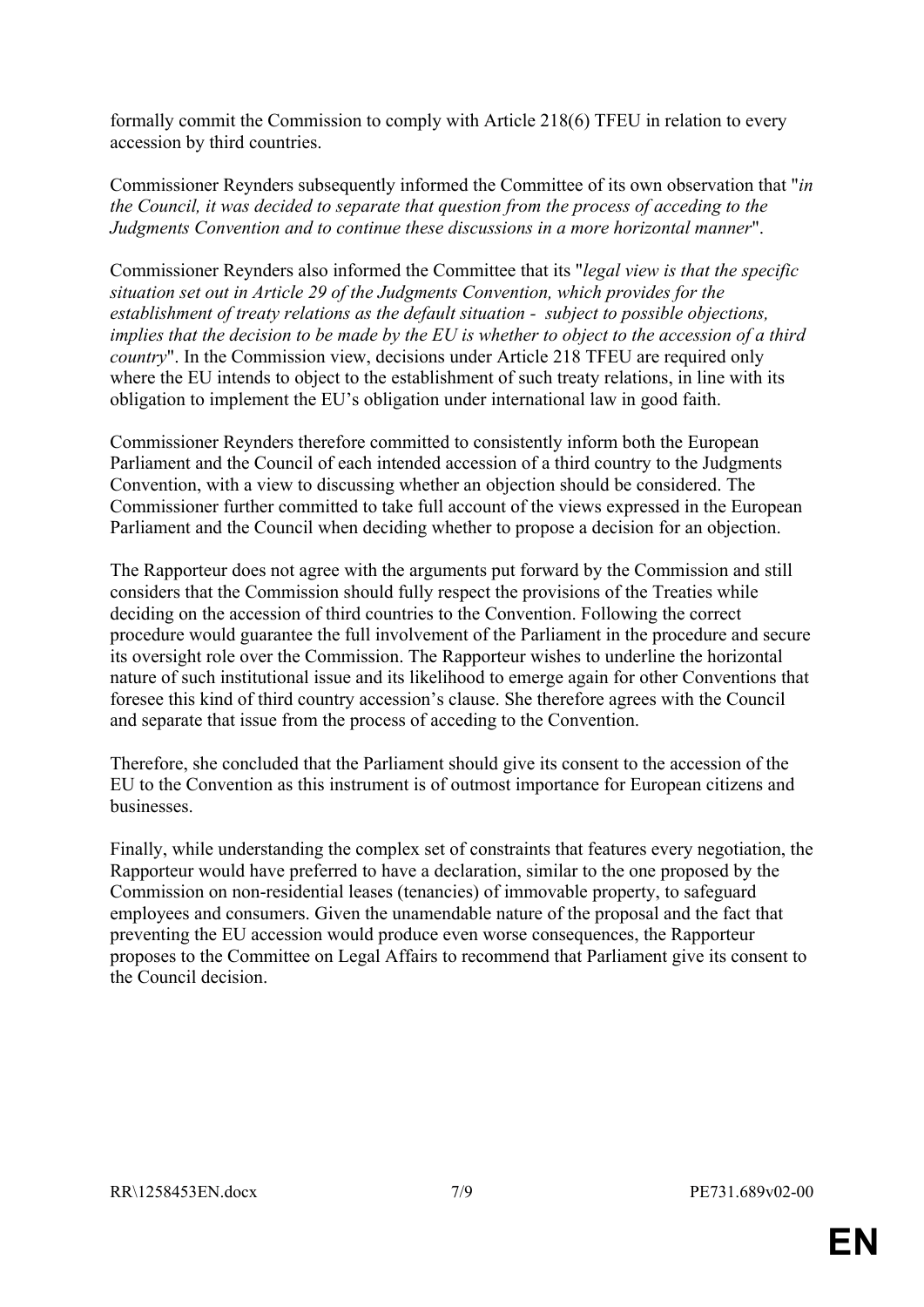## <span id="page-7-0"></span>**PROCEDURE – COMMITTEE RESPONSIBLE**

| <b>Title</b>                                                       | Annex to the Proposal for a Council Decision on the accession by the<br>European Union to the Convention on the Recognition and Enforcement<br>of Foreign Judgments in Civil or Commercial Matters                                                                                                                                       |  |
|--------------------------------------------------------------------|------------------------------------------------------------------------------------------------------------------------------------------------------------------------------------------------------------------------------------------------------------------------------------------------------------------------------------------|--|
| <b>References</b>                                                  | $13494/2021 - C9 - 0465/2021 - 2021/0208(NLE)$                                                                                                                                                                                                                                                                                           |  |
| Date of consultation / request for consent                         | 13.12.2021                                                                                                                                                                                                                                                                                                                               |  |
| <b>Committee responsible</b><br>Date announced in plenary          | <b>JURI</b><br>16.12.2021                                                                                                                                                                                                                                                                                                                |  |
| <b>Rapporteurs</b><br>Date appointed                               | Sabrina<br>Pignedoli<br>30.3.2022                                                                                                                                                                                                                                                                                                        |  |
| <b>Discussed in committee</b>                                      | 2.6.2022<br>25.4.2022                                                                                                                                                                                                                                                                                                                    |  |
| Date adopted                                                       | 14.6.2022                                                                                                                                                                                                                                                                                                                                |  |
| <b>Result of final vote</b>                                        | 22<br>$+$ :<br>0<br>$-$ :<br>0:<br>0                                                                                                                                                                                                                                                                                                     |  |
| Members present for the final vote                                 | Pascal Arimont, Ilana Cicurel, Pascal Durand, Ibán García Del Blanco,<br>Esteban González Pons, Virginie Joron, Sergey Lagodinsky, Gilles<br>Lebreton, Maria-Manuel Leitão-Marques, Karen Melchior, Sabrina<br>Pignedoli, Raffaele Stancanelli, Adrián Vázquez Lázara, Marion<br>Walsmann, Tiemo Wölken, Lara Wolters, Javier Zarzalejos |  |
| Substitutes present for the final vote                             | Brando Benifei, Emil Radev, Luisa Regimenti, René Repasi, Kosma<br>Złotowski                                                                                                                                                                                                                                                             |  |
| <b>Substitutes under Rule 209(7) present</b><br>for the final vote | François-Xavier Bellamy, Claude Gruffat                                                                                                                                                                                                                                                                                                  |  |
| Date tabled                                                        | 16.6.2022                                                                                                                                                                                                                                                                                                                                |  |

**EN**